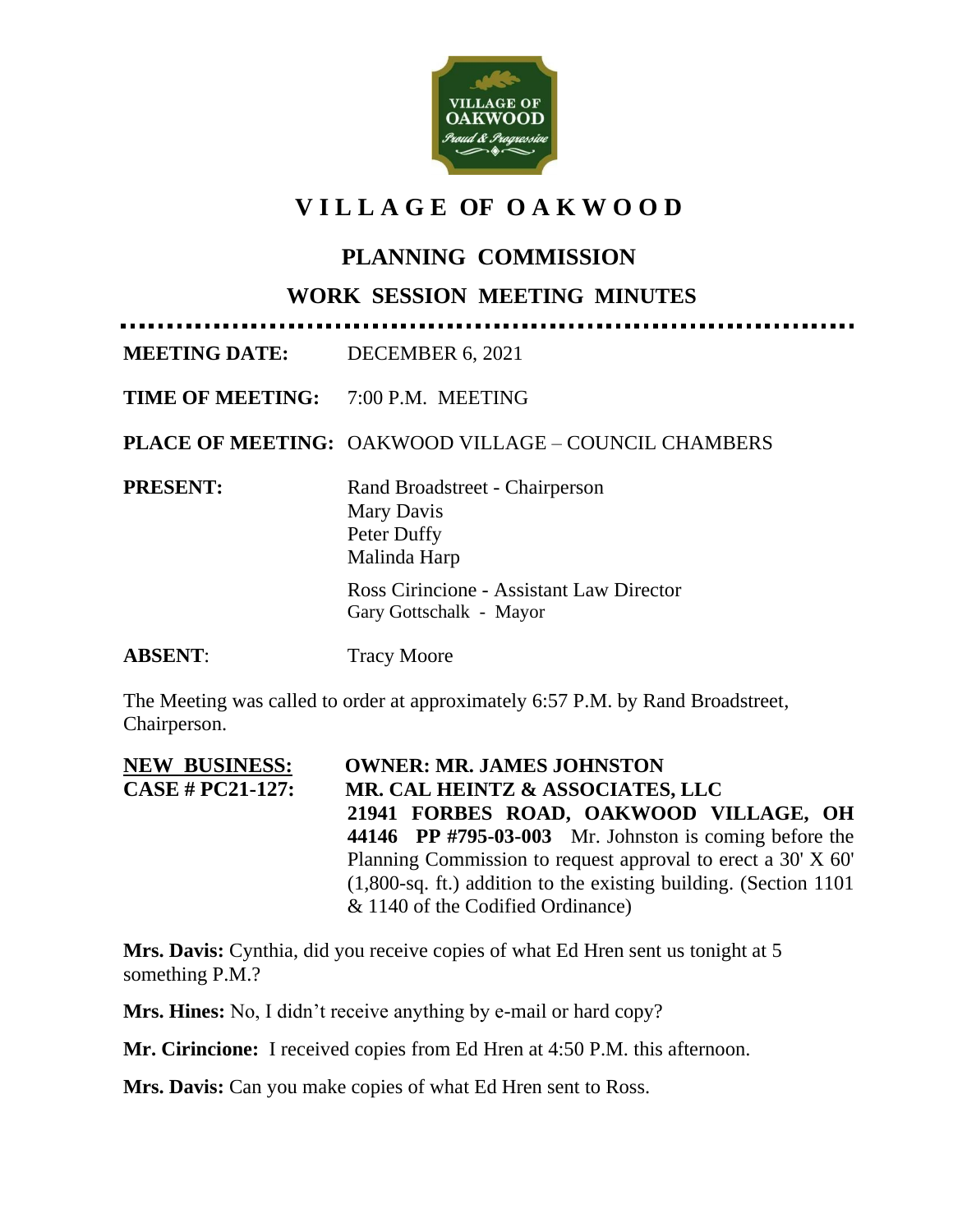**Mr. Broadstreet:** One of the letters Ed sent was for Waste Management, which has been tabled, and the other was for the motor cycle place

**Mr. Duffy:** Why are we still getting his letters so late; the day of the meeting.

**Mr. Cirincione:** Ed and I talked Friday about the second item on the agenda. We need to get some additional information on it, and we need to do some research on it. We also said that it needs a survey.

**Mr. Duffy:** Has this gone out to the applicant?

**Mr. Cirincione:** I'm not sure, but I think he spoke verbally with the applicant.

**Mr. Duffy:** Mr. Johnston (Hips & Hogs LLC) did you receive a copy of the letter from our Village Engineer, Ed Hren?

**Mr. Johnston:** No, I didn't get a letter.

**Mr. Cirincione:** There was some discussion between you and Ed Hren regarding the requirements, correct?

**Mr. Johnston:** Yes, that's correct.

**Mr. Heintz, Commercial & Structural Design:** I've had some conversations with Ed Hren, and during my discussion with Dan Marinucci, it wasn't a survey that was needed. The legal description is: "No information relative *(inaudible)* other than just the dimensions of the property." I have researched the parcels adjacent to James' property to try and find some information. I spoke with Norm Feldler of Cuyahoga County, Maps Division who told me there was nothing available. Dan Marinucci told me there was nothing available in Oakwood Village, and Ed Hren stated there was nothing available at Chagrin Valley Engineering relative to anything.

We do understand that there is a need for a survey. That was a late development in this case because it wasn't initially a requirement. We are here to try get an understanding of whether or not James can move forward with this project.

**Mr. Cirincione:** My understanding is that there is a question about the appropriate use for this property. The proposal is to repair and store motor cycles, but this is in a General Business District which may very well be precluded under the zoning, therefore in the wrong district to do that. We can discuss it once we go on record.

**Mr. Johnston:** Okay.

**Mrs. Davis:** So, do you have to make this case legal?

**Mr. Cirincione:** We're not on the record yet.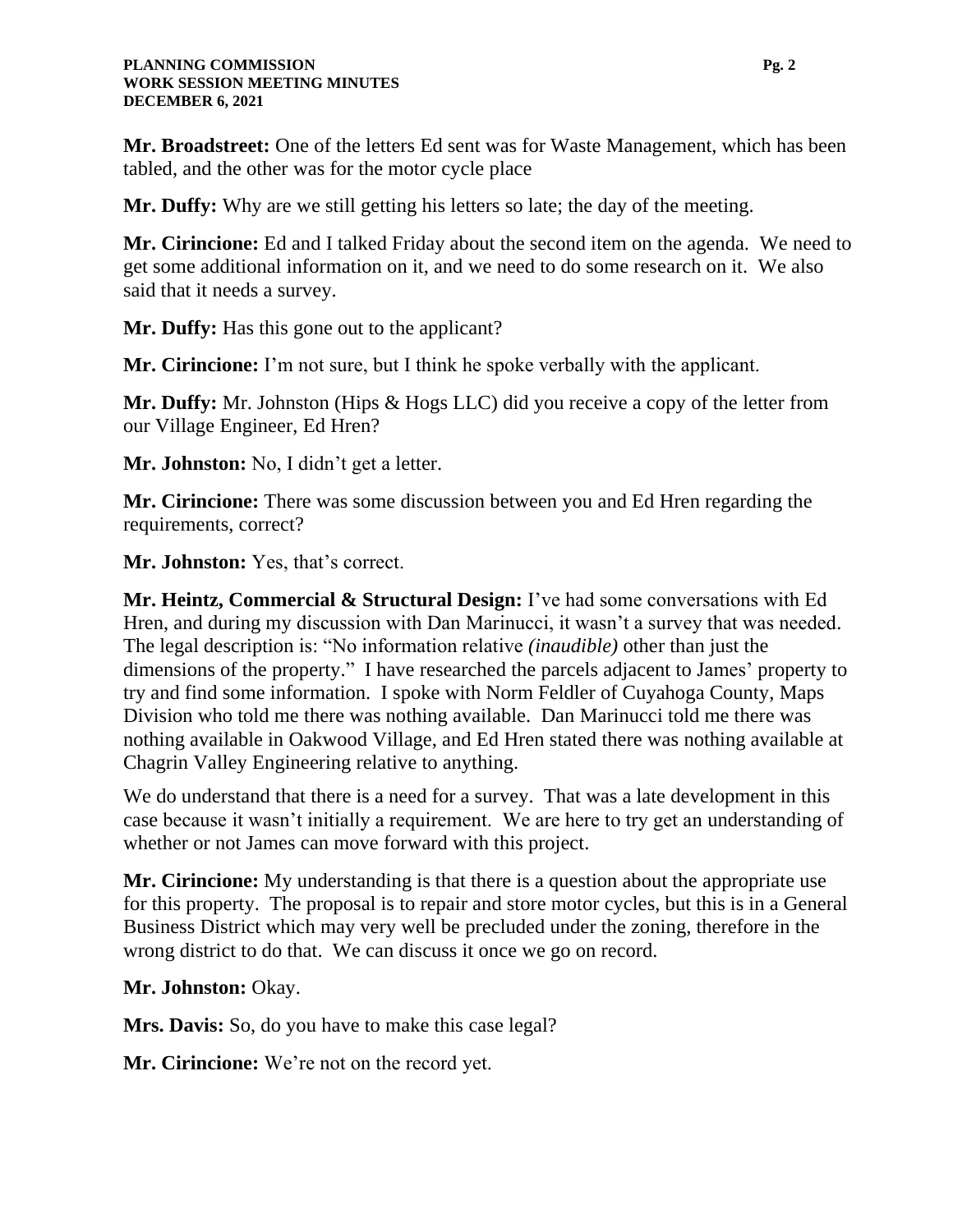**Mr. Duffy:** We would like a clarification of what their hopes and intentions are so that one issues are cleared up, we can move forward.

# **OTHER MATTERS FOR DISCUSSION:**

#### *Unauthorized Construction of Garage on Property at Pettibone Road:*

**Mrs. Davis:** Mr. Cirincione, what happened to the person on Pettibone Road who put up the garage on his property? Wasn't he supposed to be at this meeting?

**Mr. Cirincione:** There wasn't an application on file.

**Mayor Gottschalk:** We asked him to get it, and for whatever reason he didn't get it.

**Mr. Duffy:** Has [the garage] been removed?

**Mr. Broadstreet:** He continued working on his house in spite of the fact that we had a stop work order.

**Mr. Cirincione:** They didn't file it, and as I said, I asked Dan Marinucci to prepare some citations for Bedford Court. He has not applied for permits either so, we're going to Bedford Court on it unless he appears in court and does what he's supposed to do, and that is appear and try to get permission.

**Mayor Gottschalk:** He was supposed to be at this meeting tonight.

**Mr. Cirincione:** I know. He didn't file an application so we couldn't put him on.

**Mr. Duffy:** He's working on his house, so does that mean he's putting on an addition?

**Mr. Broadstreet:** No, he put in a second floor on his house and a pond in the back of the house.

#### *Status of the "Lube Shop":*

**Mr. Broadstreet:** Any progress on the Lube Shop?

**Mr. Cirincione:** I talked to Dan Marinucci about what appropriate citations would be needed. They didn't file an application for that either.

**Mr. Duffy:** So, what is it with this Lube Stop you're talking about?

**Mr. Broadstreet:** It was an existing business of some kind having to do with automotive. I thing they were detailing but expanded it to that.

**Mr. Cirincione:** That's quite an expansion.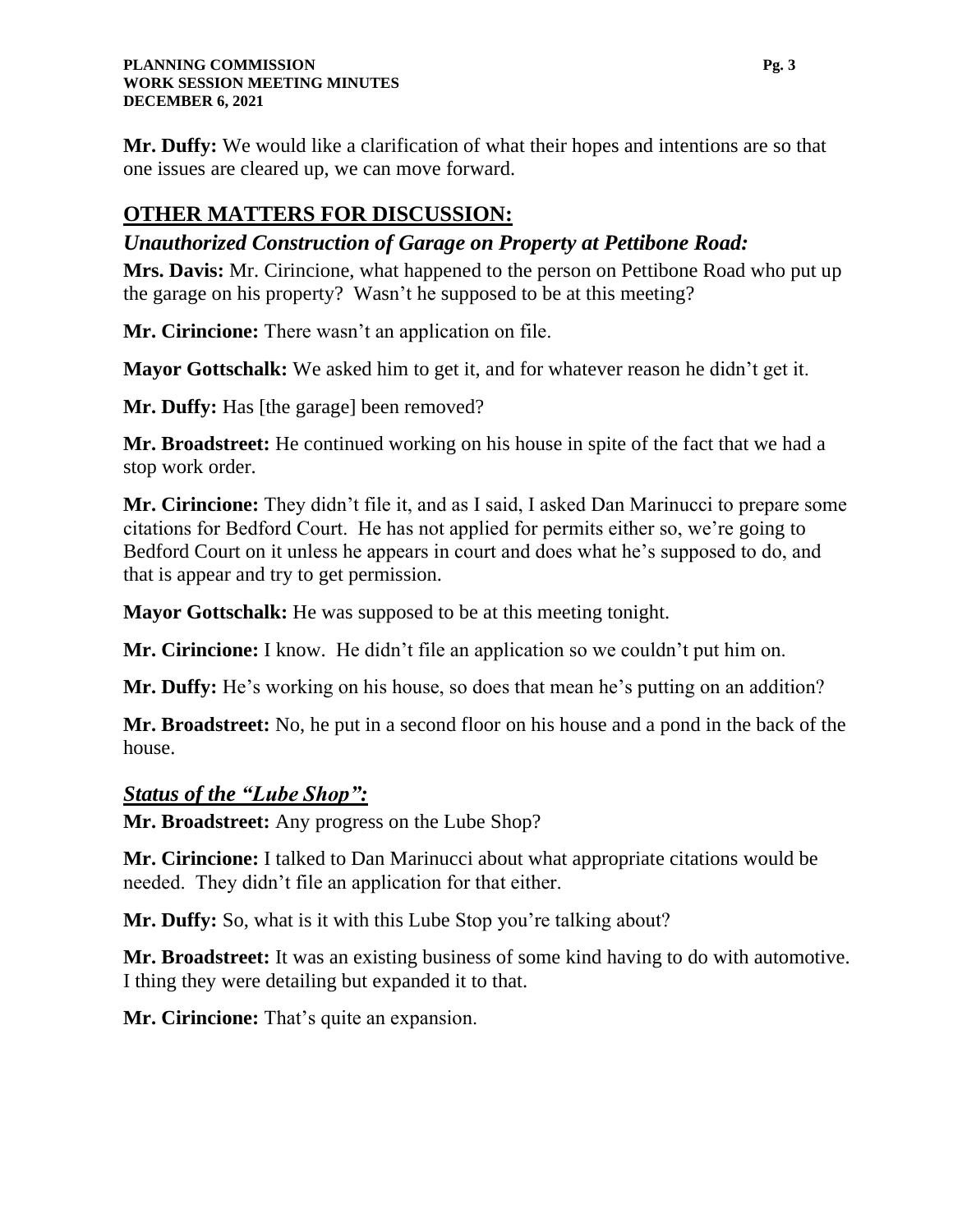*Status of the Case # PC21-126 Waste Systems of Ohio-DBA: Waste Management* 

**Mr. Duffy:** Is Case # PC21-126: withdrawn, tabled or postposed? What's the status?

**Mr. Cirincione:** I don't know. I was just advised of this today that they were not going to appear tonight.

**Mayor Gottschalk:** They did not withdraw it.

**Mr. Cirincione:** I believe the case needs to be tabled. Ed Hren points out in his analysis that the Law Department needs to give an opinion on whether or not that is a proper use or a prohibited expansion of a non-conforming use.

**Mayor Gottschalk:** There will be a corporate campus going north of Waste Management, which is Interstate McBee. That is initially a 200,000-sq. ft. building. Eventually it would be 300,000-sq. ft. and maybe within three years another building with another 100,000-sq. ft.

Behind that is a firm called Gibson Stewart. They provide equipment for the construction of buildings. They retired and sold to a major firm. So, all of a sudden, you're going to have a 30,000-sq. ft. for more garbage dealing? That's a problem!

The Law Department is looking at whether it is a prohibit use because of the change in zoning. There's no need to have them come here tonight until the Law Department is clear on this.

**Mr. Broadstreet:** What are all the trailers across the street?

**Mayor Gottschalk:** That is Interstate McBee and John's Trailer. They were given a halfmillion-dollar grant from Jobs Ohio to rehab the land over there because half of it was wetlands and unstable property.

#### *Bigfoot Landscape Supply: Storage Limitations in front of Building?*

**Mr. Duffy:** What are the storage limits for storing items in front of a business? They have mounds of pallets of stuff all over their driveway.

**Mr. Cirincione:** I'm going to ask Dan Marinucci to take some photos of that. I've glanced at that going down I-271 and suddenly it seems like there's a lot more.

**Mr. Broadstreet:** They have one or two big temporary buildings that are certainly not to Code. I think we outlawed those "hoop" buildings with plastic over them and concrete block bases. They didn't give us any indication that they were going to be selling landscape materials.

**Mr. Cirincione:** I do recall something about landscape materials, but nothing like what they have outside their building now.